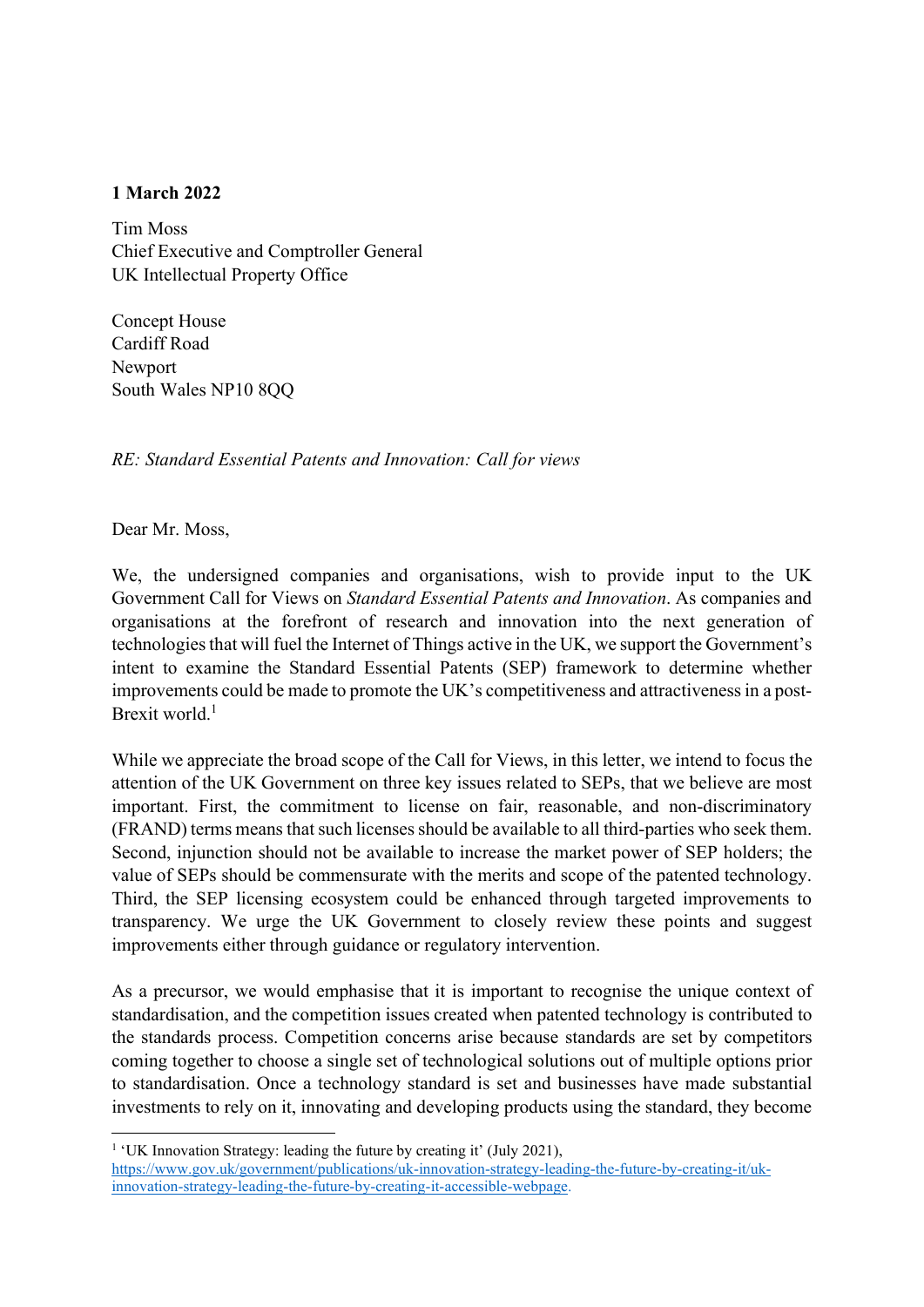effectively "locked-in" as it is virtually impossible to design around the standardised technology. This "lock-in" creates a dominant position for SEP holders, particularly for telecommunication SEPs. Thus, while we fully appreciate that standards can have procompetitive effects for the economy, these pro-competitive benefits can only be realised when the appropriate safeguards are in place and enforced to prevent patent holders from abusing the market power that the ownership of SEPs may confer upon them.

With that in mind, we invite the UK Government to clarify that within the context of SEP licensing, licenses on FRAND terms should be available to any third party which requests a license. At present, some SEP holders refuse to offer licenses to companies higher in the supply chain. This limits the ability of these suppliers to freely determine which market segments they can be active in. Companies that are refused a licence may be unable to enter a new market or forced to exit a market, reducing competition.

Some argue that access to the standard can be achieved through end-device licensing, havemade rights, and/or covenants not to sue.<sup>2</sup> However, none of these proposals meets the aim of those companies wishing to provide standard compliant products to the market free of thirdparty rights, nor would any of these solutions preclude non-practicing entities from demanding royalties from suppliers. Such arguments are simply an effort to capture value which is unrelated to the  $SEPs$ <sup>3</sup>. In turn, this dampens incentives to invest in new markets and effectively allows a small group of SEP holders to control the standard. In line with the UK Government's plan to increase vendor diversity to the 5G marketplace through ORAN,<sup>4</sup> the availability of SEP licenses will be critical. Otherwise, incumbent vendors with large SEP portfolios may hamper efforts of new entrants to compete on a level playing field in the market. Therefore, we invite the UK Government to issue clear guidance that FRAND licenses should be available to any third party that seeks one, irrespective of its position in the value chain.<sup>5</sup>

A second concern that we ask the UK Government to address, relates to the use of injunctions to coerce licensees into licensing terms that may not be FRAND. This kind of opportunistic

<sup>&</sup>lt;sup>2</sup> Richard Vary, "The case for the defence: Access for all v. license to all", 24 April 2020, available https://www.twobirds.com/en/news/articles/2020/global/the-case-for-the-defence-access-for-all-v-license-to-all; Contra, Geradin, Damien, "Access for All v. License to All: A Response to Richard Vary" (28 April 28 2020); available at SSRN: https://ssrn.com/abstract=3587319; Geradin, Damien, "SEP Licensing After two Decades of Legal Wrangling: Some Issues Solved, Many Still to Address" (3 March 2020), TILEC Discussion Paper No. DP2020-040, available at SSRN: https://ssrn.com/abstract=3547891.

<sup>&</sup>lt;sup>3</sup> Geradin, Damien, "SEP Licensing After two Decades of Legal Wrangling: Some Issues Solved, Many Still to Address" (March 3, 2020), TILEC Discussion Paper No. DP2020-040, available at SSRN: https://ssrn.com/abstract=3547891; Geradin, Damien, "Access for All v. License to All: A Response to Richard Vary" (28 April 2020), available at SSRN: https://ssrn.com/abstract=3587319.<br>
"SG Supply Chain Diversification Strategy", (November

<sup>4</sup> Supply Chain Diversification Strategy", (November 2021), available at: https://www.gov.uk/government/publications/uk-innovation-strategy-leading-the-future-by-creating-it/ukinnovation-strategy-leading-the-future-by-creating-it-accessible-webpage.

<sup>&</sup>lt;sup>5</sup> For a similar approach see: CCCS "Guidelines On The Treatment Of Intellectual Property Rights" (Dec. 2021), at 4.11 available at: https://www.cccs.gov.sg/-/media/custom/ccs/files/legislation/ccs-guidelines/revisedguidelines-jan-2022/9-cccs-guidelines-on-the-treatment-of-

ip.pdf?la=en&hash=4B788CFD35E23E6E6D680F898C3A339FD3B43E0A; "Guide to Fair Value Calculation of Standard Essential Patents for Multi-Component Products," Japan Ministry of Economy, Trade and Industry https://www.meti.go.jp/policy/mono\_info\_service/mono/smart\_mono/sep/200421sep\_fairvalue\_hp\_eng.pdf.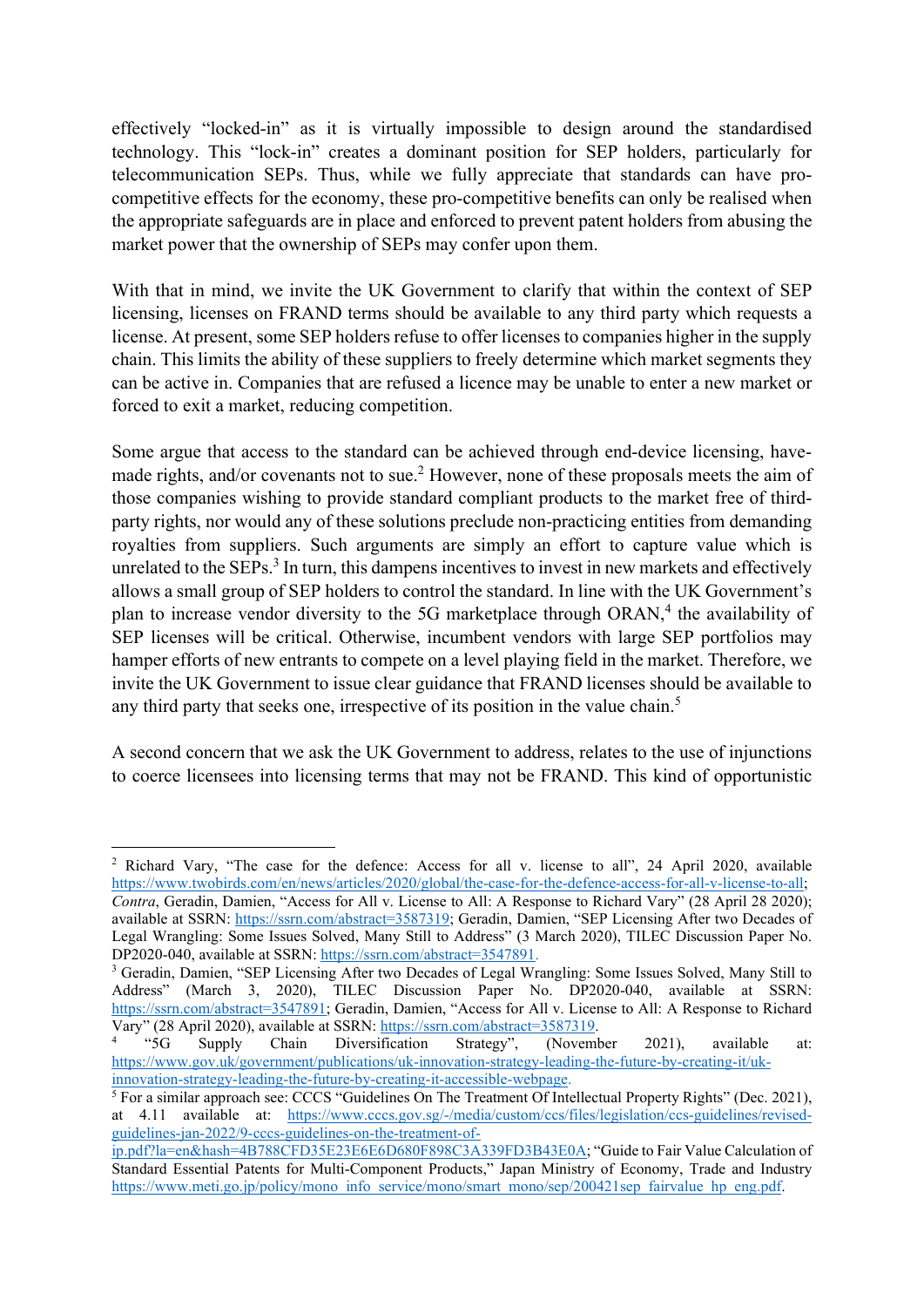behaviour has been recognised by other jurisdictions and competition agencies as problematic.<sup>6</sup> Evidence from the United States, in particular, suggests that patent holders routinely engage in such opportunistic behaviour.<sup>7</sup> It is noteworthy that where courts in the US and UK have adjudicated FRAND rates, these have been significantly lower than what the licensor had initially demanded in licensing negotiations, further suggesting that non-FRAND terms are widespread.<sup>8</sup> SEPs should be valued based on the technical merits and scope of the patented technology and not based on downstream uses. SEP royalties should not appropriate value derived from the inclusion of the patent in the standard.

Injunctions are particularly pernicious in the SEP context, as the infringed patent cannot typically be designed around to avoid the infringement. Injunctions also run contrary to the public interest purpose of standardisation to promulgate the adoption of standards technologies. In relation to SEPs, the more appropriate remedy should be monetary compensation which courts are at their full discretion to award. For these reasons, we ask that the UK Government consider clarifying in the relevant UK legislation that injunctions should not be sought for patents for which a FRAND commitment has been provided, unless in the exceptional circumstance an infringer is demonstrably unwilling to enter into a FRAND license.

The seeking of injunctions is particularly harmful when – as we have seen in some instances in the UK courts – SEP holders use the exclusion threat to request the conclusion of a global portfolio license.<sup>9</sup> In these instances, even though patents are only national in scope, and court can only impose injunctions that have an effect within their national jurisdiction, potential licensees are forced into concluding a global FRAND license. These global rate determinations take place without the potential licensee having agreed on the venue to determine the terms of such license.

<sup>&</sup>lt;sup>6</sup> "Draft Policy Statement On Licensing Negotiations And Remedies For Standards-Essential Patents," (6 December 2021), available at: https://www.justice.gov/atr/page/file/1453471/download; Apple Inc. v Motorola, Inc., 757 F.3d 1286, 1331-32 (Fed. Cir. 2014); CCCS "Guidelines On The Treatment Of Intellectual Property Rights" (Dec. 2021), at 4.11; C-170 Huawei Tech. Co. v. ZTE Corp. 2015 477, available at: https://curia.europa.eu/juris/document/document.jsf?text=&docid=165911&pageIndex=0&doclang=EN&mode

<sup>=</sup>lst&dir=&occ=first&part=1&cid=572907; Case COMP/M.6381 - Google/Motorola Mobility para. 107. 7 Brian J. Love, Yassine Lefoulli & Christian Helmers, "Do Standard-Essential Patent Owners Behave Opportunistically? Evidence from U.S. District Court Dockets," SSRN Working Paper (2021).

<sup>&</sup>lt;sup>8</sup> See: Unwired Planet v. Huawei., [2017] EWHC 711 (Pat): Offered rate of 0.13% (4G-LTE) and 0.065% (UMTS/GSM), awarded rate 0.062% for 4G-LTE and 0.032% for UMTS/GSM handsets; Realtek Semiconductor Corp. v. LSI Corp., 946 F. Supp. 2d 998 (United States District Court, N.D. California (2013)): rate offered \$1- 1.75, awarded rate \$0.0019 to \$0.0033 ; TCL Comm'n Tech. Holdings, Ltd. v. Telefonaktiebolaget LM Ericsson, No. SACV 14-341 (C.D. Cal. Dec. 21, 2017): Both FRAND offers [Option A (2.592%) and Option B (1.46%)] found to be not FRAND. Awarded rates of 0.45% in the US and 0.314% for the rest of the world; In re Innovatio IP Ventures, LLC Patent Litig, MDL Docket No. 2303 Case No. 11 C 9308 (N.D Ill. Sep. 27, 2013): Offered rates of \$3.39 per access point, \$4.72 per laptop, up to \$16.17 per tablet, and up to \$36.90 per inventory tracking device, awarded rate of \$0.956 per device; Ericsson Inc. v. D-Link Sys., Inc., No. 10-CV-473, 2013 WL 4046225, (E.D. Tex. Aug. 6, 2013): awarded rate of 15 cents per device; Microsoft v. Motorola, 2013 WL 2111217 (W.D. Wash. Apr. 25, 2013): Offered rate 2.25% based on the price of the end product awarded rate for 802.11 SEPs of \$0.03471 cents per unit; Core Wireless Licensing S.A.R.L., v. Apple Inc., Case No. 15-cv-5008 NC (United States District Court, N.D. California (2016)): offered rate of \$0.085 and awarded rate of \$0.026.

<sup>9</sup> Unwired Planet International Ltd v Huawei Techs. Co. Ltd. [2020] UKSC 37; Ericsson Inc. v. Samsung Elecs. Co., No. 2:20-CV-00380-JRG (E.D. Tex. Jan. 11, 2021) Samsung Electronics Co., Ltd. et al. v. Telefonaktiebolaget LM Ericsson, (2020) E 01 Zhi Min Chu No. 743; InterDigital v Xiaomi, 25 February 2021 - Case No. 7 O 14276/20.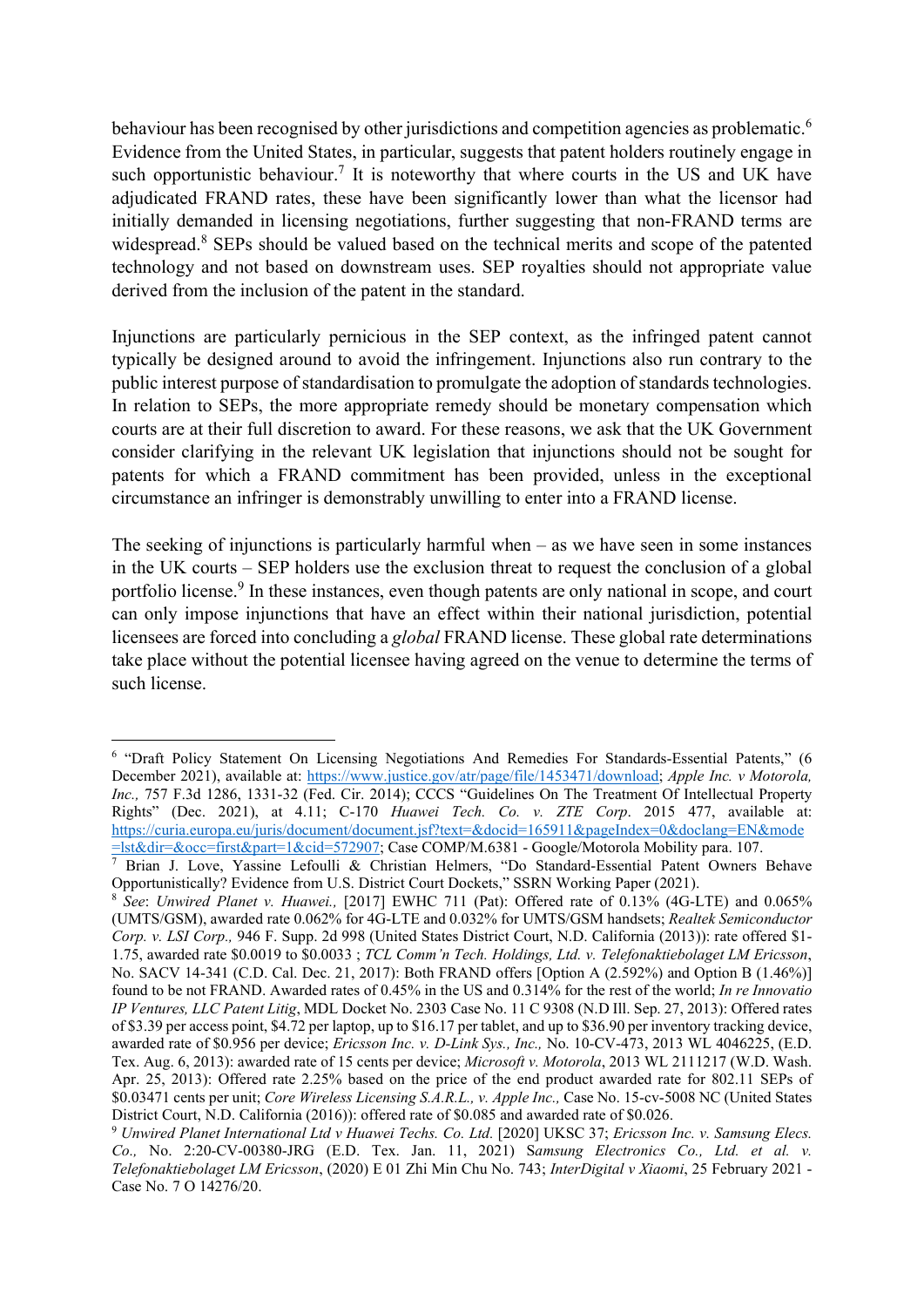This causes a 'race to the court' and forum shopping, whereby SEP holders seek injunctions coupled with global portfolio determinations in fora that are most favourable to them. We consider the situation as untenable for the future stability of international comity. Not only does this tip the balance in favour of those seeking to aggressively monetize their patent portfolio, it creates enormous uncertainty for the market and harms businesses and consumers that seek to benefit from innovative and standardized products being brought to the market. We ask, therefore, that the UK Government consider regulatory intervention to clarify that UK courts should not be used to seek global portfolio license in the absence of the parties' mutual agreement. Most importantly, not agreeing to such global determination cannot mean that the potential licensee is considered 'unwilling' and therefore subject to an (albeit national) injunction. We believe that such an intervention is warranted to stop the slew of litigations and restore a more balanced framework for SEP licensing.

Finally, we end with a general comment that we encourage the UK Government to support improving transparency in the SEP ecosystem. Studies consistently show that only 25-40% of declared SEPs are in fact essential to the standard.<sup>10</sup> We therefore encourage efforts that seek to improve transparency in terms of which SEPs are truly essential, including through industrydriven initiatives such as the *LOT* 5G Transparency Project.<sup>11</sup> Such efforts should be carefully structured to be truly independent and avoid bias or any unintentional harm. Other measures may also include improvements to the way that NDAs are used with a view toward avoiding overly-restrictive terms being imposed in non-disclosure agreements, thereby creating more transparency on FRAND licensing rates.

We thank the UK Government for dedicating their attention to this topic and the effort to rebalance the SEP licensing framework again in order to find a solution that promotes innovation and competition in the British economy.

Sincerely,

ACT | The App Association airties

Association des Constructeurs Européens d'Automobiles (ACEA)

Computer & Communications Industry Association (CCIA)

Cisco Continental Automotive GmbH

<sup>&</sup>lt;sup>10</sup> Goodman, D. J., and Myers, R. A., '3G Cellular Standards and Patents', International Conference on Wireless Networks, Communications and Mobile Computing, IEEE, 2005, Vol. 1; Stitzing, R., et al. 'Over-Declaration of Standard Essential Patents and Determinants of Essentiality', SSRN 2951617, 2017; Brachtendorf, L., Gaessler, F. and Harhoff, D., 'Truly Standard-Essential Patents? A Semantics-Based Analysis', 2020.

<sup>&</sup>lt;sup>11</sup> See 5G SEP Transparency Project (5GTP): Making Informed Decisions About 5G SEPs, https://lotnet.com/5gsep/.